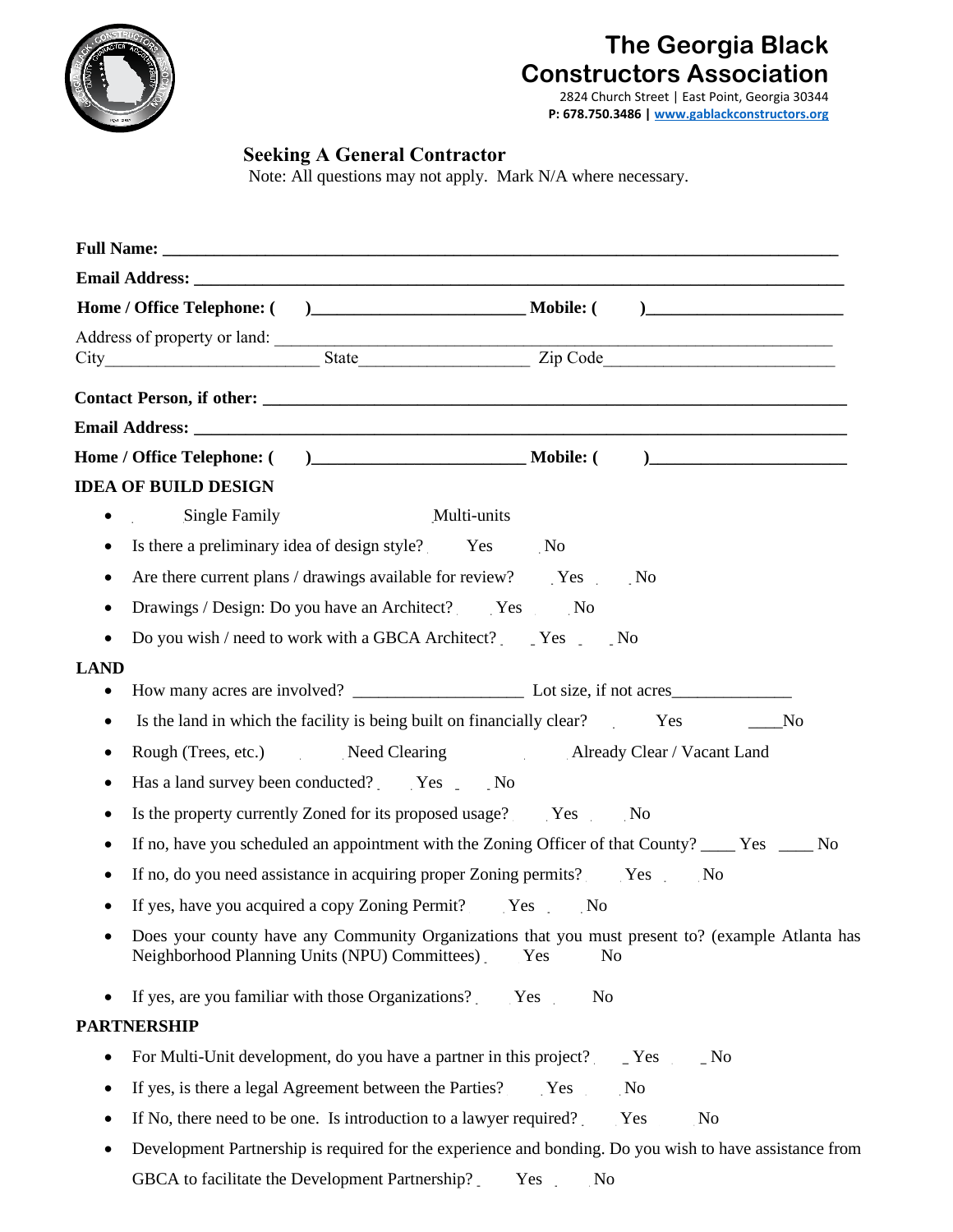### **FINANCIAL**

- Is there seed money for initial fees, such as survey, drawings, etc.? Fes \_\_\_\_\_ No
- How much is readily available?
- Tax Credits: Meeting with Municipality on County Credits
- To your knowledge, does the County Offer any incentives? Preshed No
- If yes, what type?
- Sometimes credit score (CS) is required. Is the CS of lead person more than 700? Fes Fig. 2. No
- If individual homeowner, are finances secure for building the residential property? Yes \_\_\_\_ No
- If yes, how much has been approved for the project?
- If individual homeowner, are you or your partner (spouse) a veteran? Yes No
- If yes, what state does it originate? \_\_\_\_\_\_\_\_\_\_\_\_\_\_\_\_\_\_\_\_\_\_\_\_\_\_\_\_\_\_\_\_\_\_
- If yes, do you know the maximum amount for your veteran loan? Yes No
- If veteran, do you have your veteran retirement number? Yes No
- Do you prefer for GBCA to introduce you to financial companies that facilitate development projects? Yes No

**Please note:** Home Development fees minimum for Consultation Fees from the Georgia Black Constructors begins at one hundred ninety-nine dollars (\$199.99). Refundable on the back end if a GBCA General Contractor is hired.

#### **LEGAL FOR MULTI-UNIT DEVELOPMENT**

|           | • Required: Do you have access to a Bonding Attorney? Yes<br>N <sub>o</sub>                             |
|-----------|---------------------------------------------------------------------------------------------------------|
|           | If you have a Partner, has each of you hired separate lawyers? Yes<br>N <sub>0</sub>                    |
|           | Have you formulated a Joint Venture? Yes No                                                             |
|           |                                                                                                         |
|           |                                                                                                         |
|           | • Do you have a licensed state contractor currently working with you? Yes ______ No                     |
|           | <b>GENERAL CONSTRUCTORS</b>                                                                             |
|           | • If yes, what is the name of the Constructors?                                                         |
| $\bullet$ | What is the company name?                                                                               |
|           | Since you have contacted GBCA for assistance, have you released the company of its previous obligation? |
|           |                                                                                                         |

with you? If yes, is he / she a Member of the Georgia Black Constructors Association? Yes No